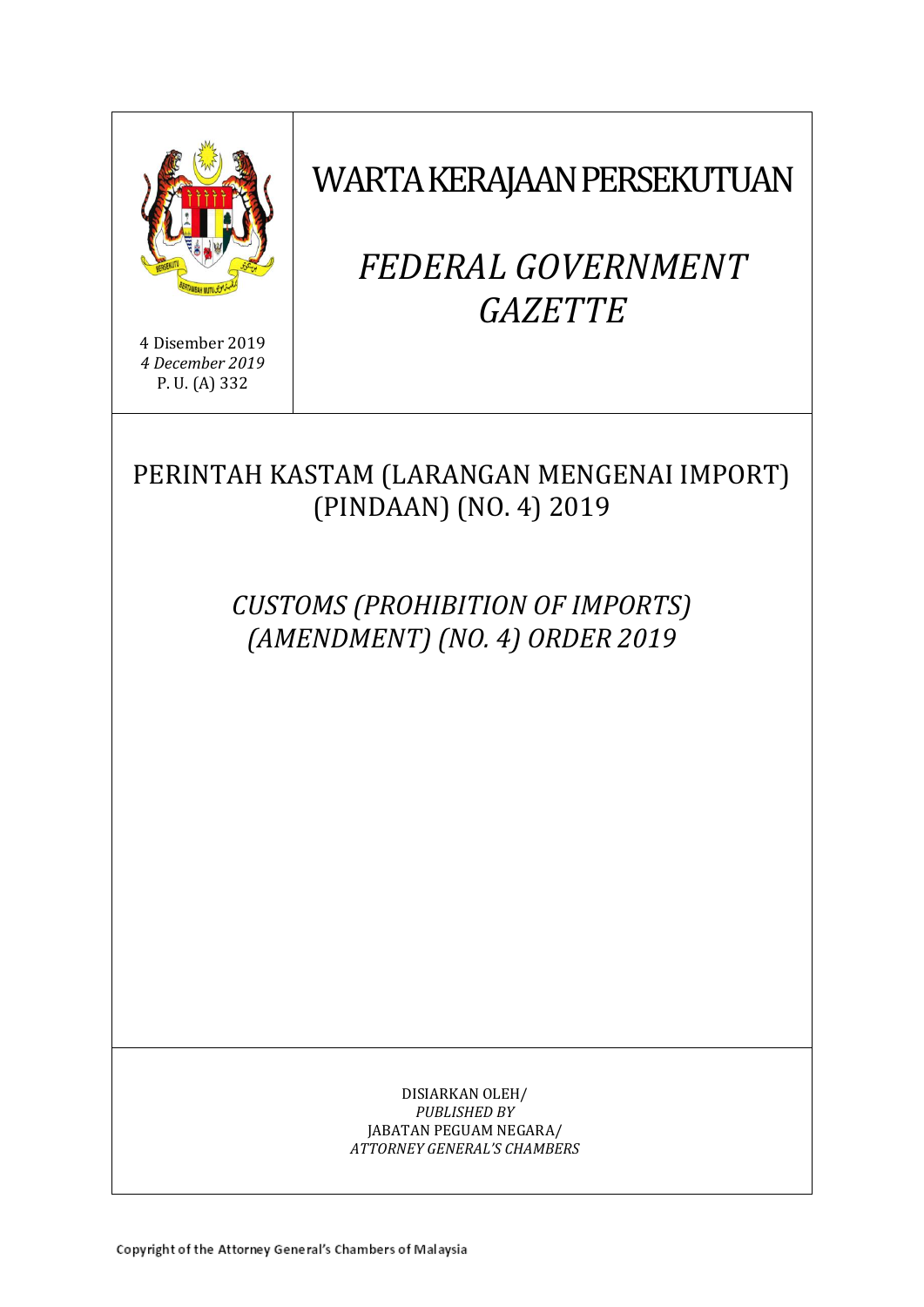## AKTA KASTAM 1967

# PERINTAH KASTAM (LARANGAN MENGENAI IMPORT) (PINDAAN) (NO. 4) 2019

PADA menjalankan kuasa yang diberikan oleh subseksyen 31(1) Akta Kastam 1967 [*Akta 235*], Menteri membuat perintah yang berikut:

## **Nama dan permulaan kuat kuasa**

1. (1) Perintah ini bolehlah dinamakan **Perintah Kastam (Larangan Mengenai Import) (Pindaan) (No. 4) 2019**.

(2) Perintah ini mula berkuat kuasa pada 1 Januari 2020.

# **Pindaan Jadual Kedua**

2. Perintah Kastam (Larangan Mengenai Import) 2017 [*P.U. (A) 103/2017*], yang disebut "Perintah ibu" dalam Perintah ini, dipinda dalam Jadual Kedua, dalam Bahagian I, dengan memotong butiran 5 dan butir-butir yang berhubungan dengannya.

# **Pindaan Jadual Ketiga**

3. Jadual Ketiga kepada Perintah ibu dipinda dalam Bahagian I—

- (1) berhubung dengan butiran 25—
	- *(a)* berhubung dengan subbutiran (1) dan (2), dalam ruang (5), dengan menggantikan perkataan—

- (i) an import permit issued by or on behalf of the Director General of Agriculture Department (DOA) under the Plant Quarantine Regulations 1981
- (ii) subject to inspection and approval by the Department of Agriculture (DOA)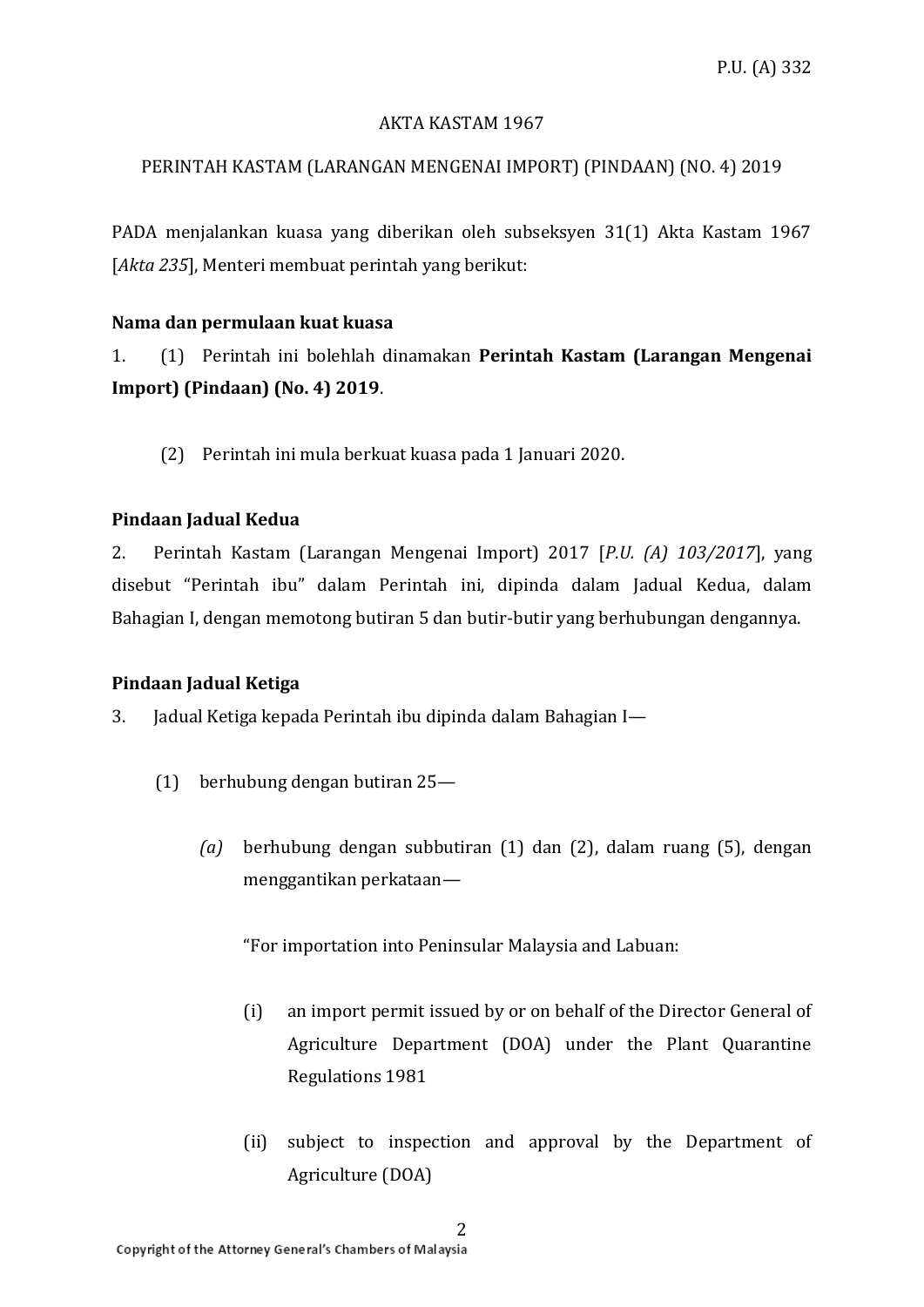For importation into Sabah and Sarawak:

- (i) an import permit issued by or on behalf of the Director of Agriculture, Sabah or Sarawak under the Plant Quarantine Regulations 1981
- (ii) subject to inspection and approval by the Department of Agriculture, Sabah or Sarawak"

dengan perkataan—

"For importation into Peninsular Malaysia and Labuan:

- (i) an import permit issued by or on behalf of the Director General of the Control of Paddy and Rice
- (ii) subject to inspection and approval by the Malaysian Quarantine and Inspection Services (MAQIS)

For importation into Sabah and Sarawak:

- (i) an import permit issued by or on behalf of the Director General of the Control of Paddy and Rice
- (ii) subject to inspection and approval by the Department of Agriculture, Sabah or Sarawak"
- *(b)* berhubung dengan subbutiran (3), dalam ruang (5), dengan menggantikan perkataan—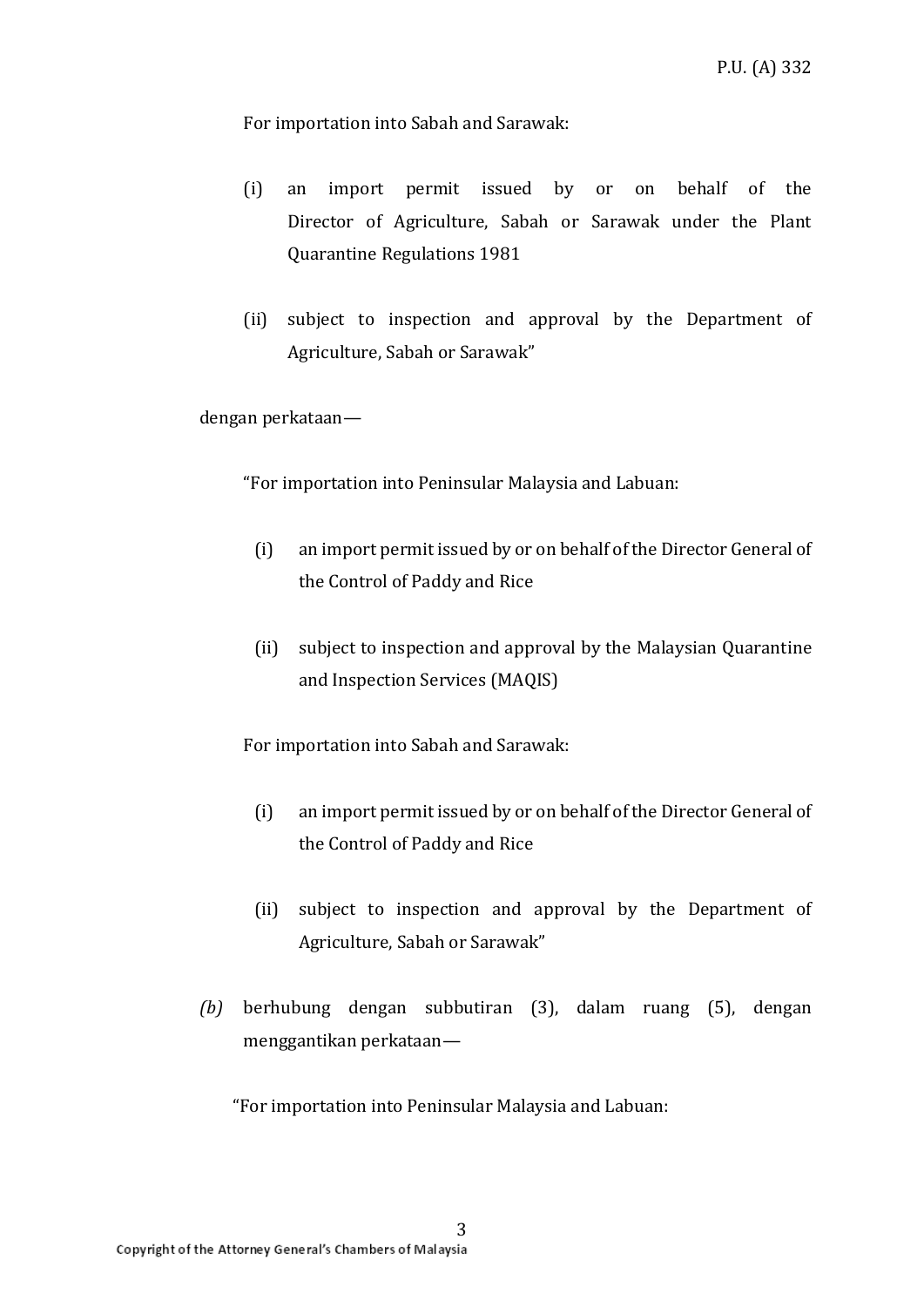Subject to inspection and approval by the Department of Agriculture (DOA)

For importation into Sabah and Sarawak:

Subject to inspection and approval by the Department of Agriculture, Sabah or Sarawak"

dengan perkataan—

"For importation into Peninsular Malaysia and Labuan:

- (i) an import permit issued by or on behalf of the Director General of the Control of Paddy and Rice
- (ii) subject to inspection and approval by the Malaysian Quarantine and Inspection Services (MAQIS)

For importation into Sabah and Sarawak:

- (i) an import permit issued by or on behalf of the Director General of the Control of Paddy and Rice
- (ii) subject to inspection and approval by the Department of Agriculture, Sabah or Sarawak"; dan
- *(c)* dengan memasukkan selepas subbutiran (3) dan butir-butir yang berhubungan dengannya butiran dan butir-butir yang berikut: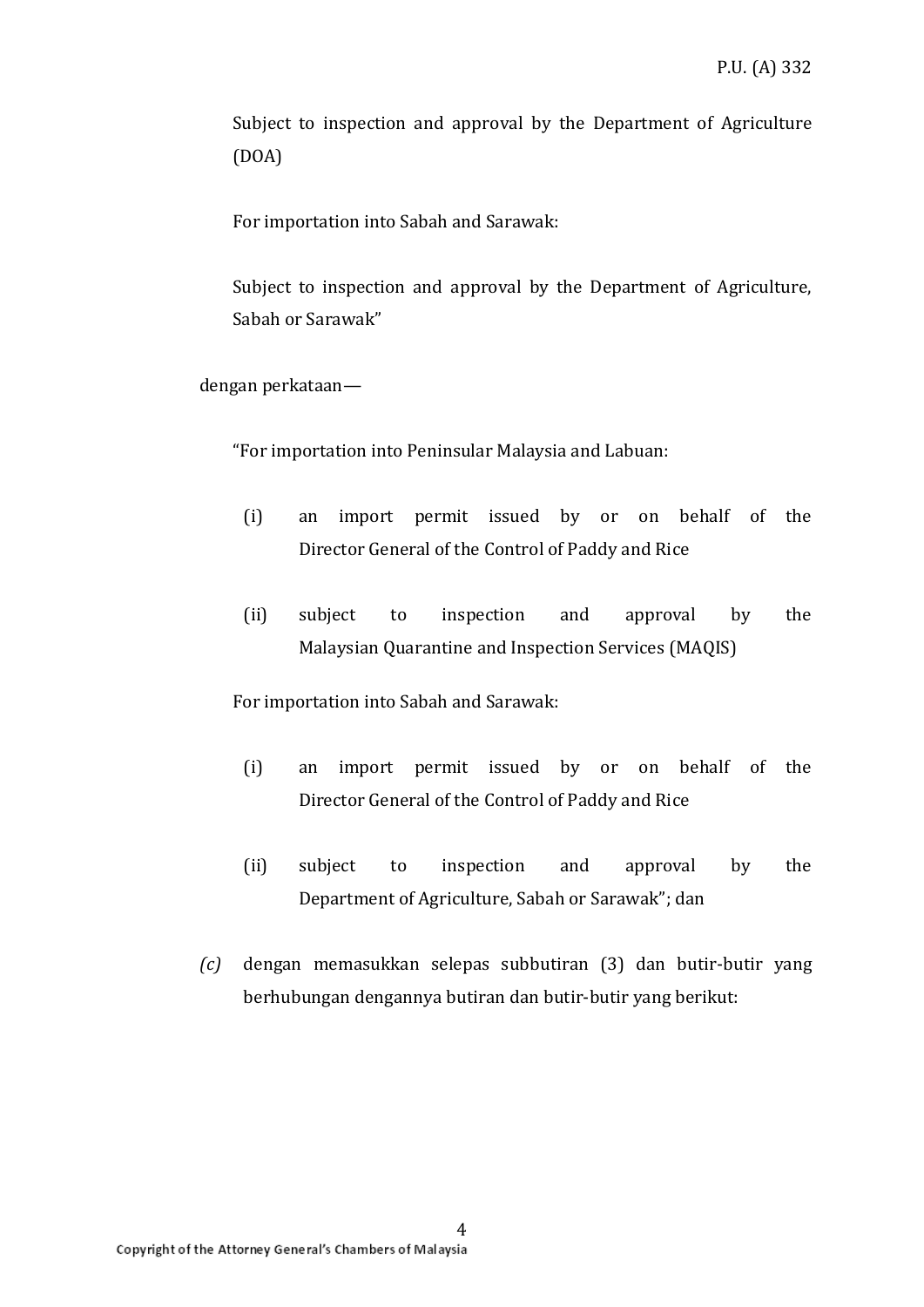| (1)         |                      | (2)                  | (3)                                | (4)              | (5)                                                                                                                                                                                                                                                                                                                                                                              |
|-------------|----------------------|----------------------|------------------------------------|------------------|----------------------------------------------------------------------------------------------------------------------------------------------------------------------------------------------------------------------------------------------------------------------------------------------------------------------------------------------------------------------------------|
| Item<br>No. |                      | Description of Goods | Chapter/<br>Heading/<br>Subheading | Country          | Manner of Import                                                                                                                                                                                                                                                                                                                                                                 |
|             | (4)<br>Rice<br>rice) | (including glutinous | 10.06                              | All<br>countries | For importation into<br>Peninsular<br>Malaysia<br>and Labuan:<br>(i)<br>an import permit<br>issued by or on<br>behalf<br>of<br>the<br>Director General<br>of the Control of<br>Paddy and Rice<br>subject<br>(ii)<br>to<br>inspection<br>and<br>approval by the<br>Malaysian<br>Quarantine<br>and<br>Inspection<br>Services (MAQIS)<br>For importation into<br>Sabah and Sarawak: |
|             |                      |                      |                                    |                  | (i)<br>an import permit<br>issued by or on<br>behalf<br>of<br>the<br>Director General<br>of the Control of<br>Paddy and Rice                                                                                                                                                                                                                                                     |
|             |                      |                      |                                    |                  | (ii) subject<br>to<br>and<br>inspection<br>approval by<br>the<br>Department<br>of<br>Agriculture,<br>Sabah<br>or<br>Sarawak"                                                                                                                                                                                                                                                     |

- (2) berhubung dengan butiran 26—
	- *(a)* dalam ruang (3), dengan memasukkan selepas subkepala "1103.19.20 00" dengan subkepala "1103.20.00 00";
	- *(b)* dalam ruang (5), dengan menggantikan perkataan—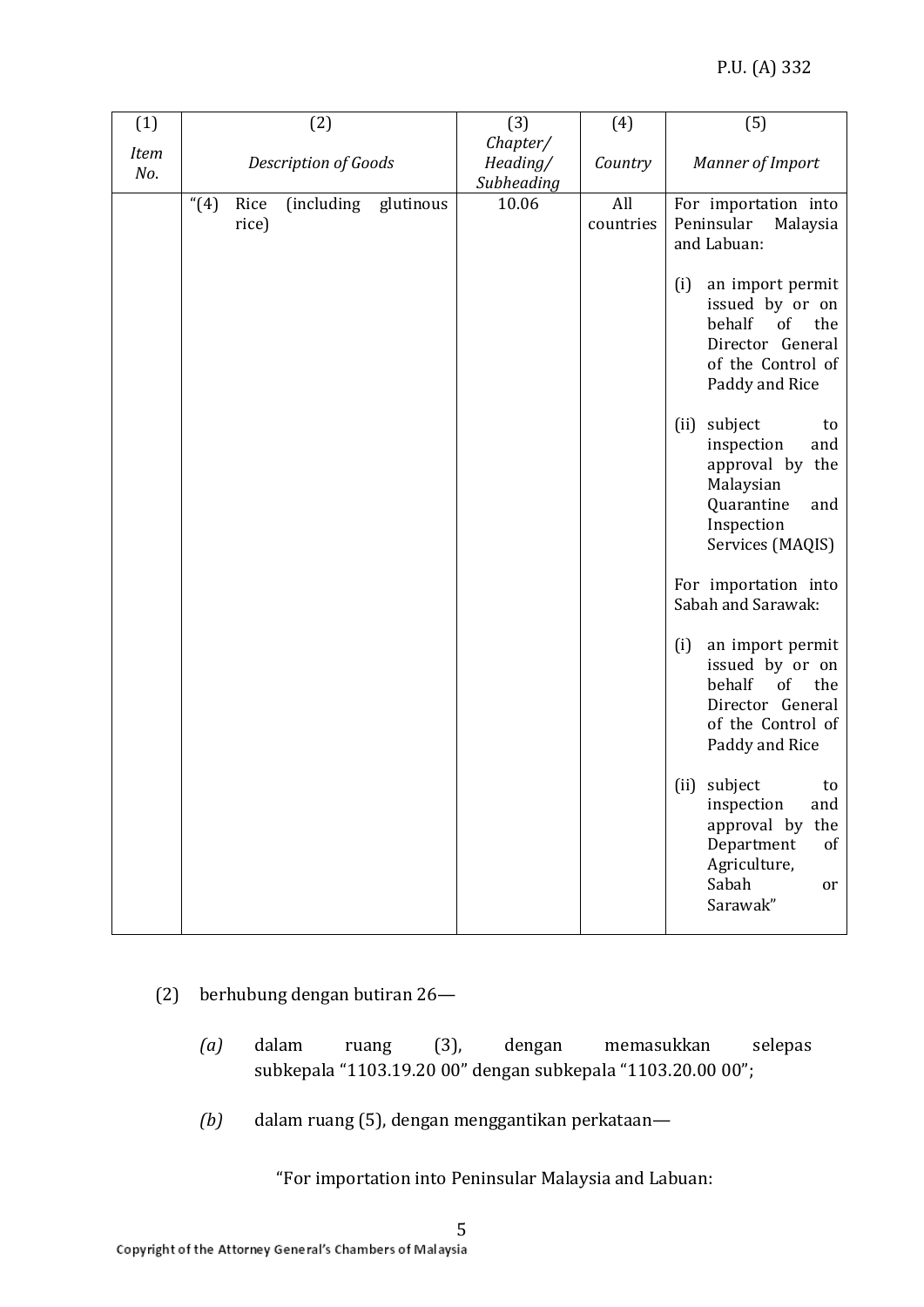Subject to inspection and approval by the Department of Agriculture (DOA)

For importation into Sabah and Sarawak:

Subject to inspection and approval by the Department of Agriculture, Sabah or Sarawak"

dengan perkataan—

"For importation into Peninsular Malaysia and Labuan:

- (i) an import permit issued by or on behalf of the Director General of the Control of Paddy and Rice
- (ii) subject to inspection and approval by the Malaysian Quarantine and Inspection Services (MAQIS)

For importation into Sabah and Sarawak:

- (i) an import permit issued by or on behalf of the Director General of the Control of Paddy and Rice
- (ii) subject to inspection and approval by the Department of Agriculture, Sabah or Sarawak"; dan

#### **Pindaan Jadual Keempat**

4. Jadual Keempat kepada Perintah ibu dipinda dalam Bahagian II, berhubung dengan butiran 3, dengan memasukkan selepas subbutiran (44) dan butir-butir yang berhubungan dengannya butiran dan butir-butir yang berikut: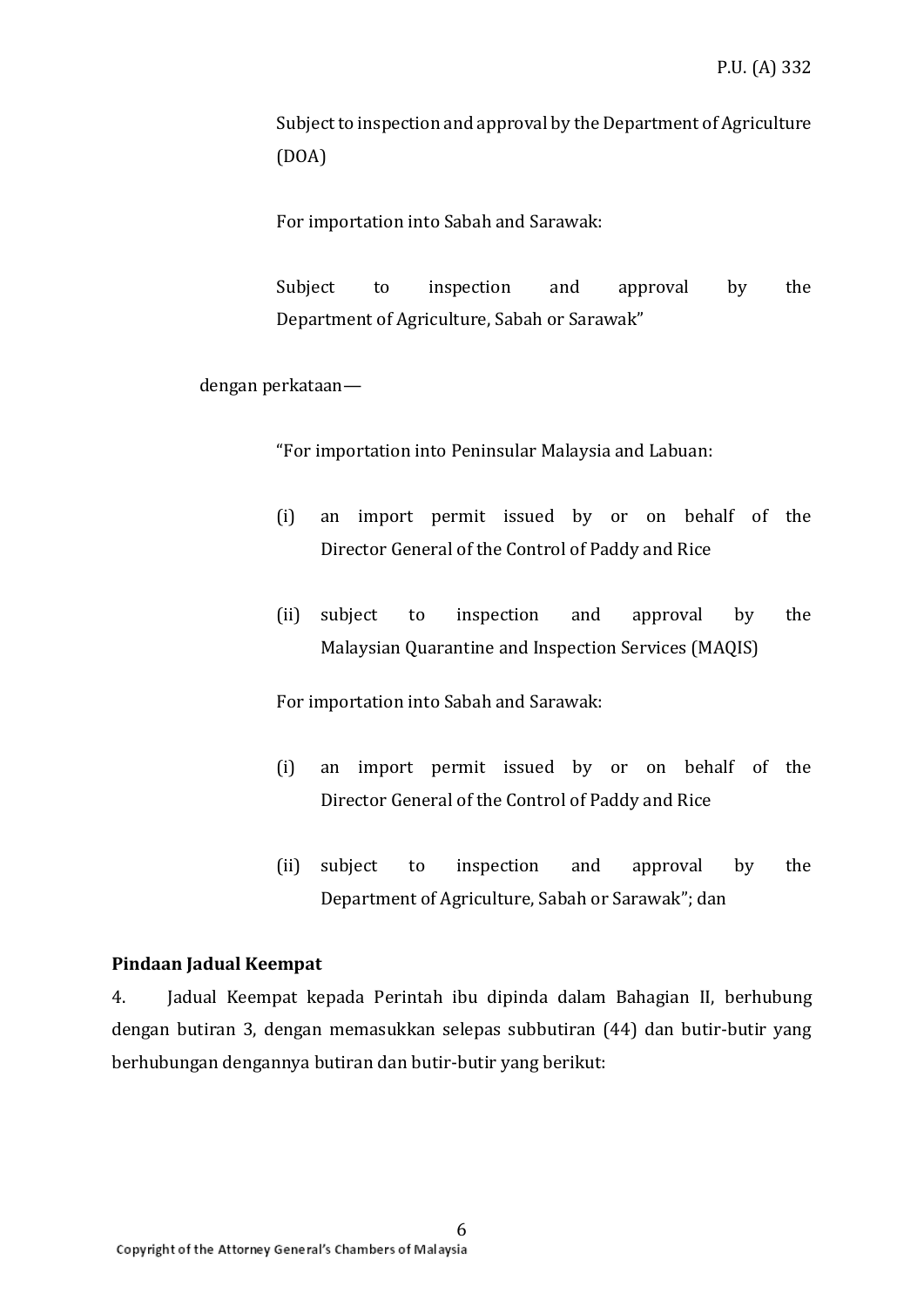| (1)                | (2)                                                                                                                                                                                                                                                                                                                                                                                                                                                                                                                                                           | (3)                                | (4)              | (5)                                                                                                                                                                                                                                                                                                                                                                                                                                                                               |
|--------------------|---------------------------------------------------------------------------------------------------------------------------------------------------------------------------------------------------------------------------------------------------------------------------------------------------------------------------------------------------------------------------------------------------------------------------------------------------------------------------------------------------------------------------------------------------------------|------------------------------------|------------------|-----------------------------------------------------------------------------------------------------------------------------------------------------------------------------------------------------------------------------------------------------------------------------------------------------------------------------------------------------------------------------------------------------------------------------------------------------------------------------------|
| <b>Item</b><br>No. | <b>Description of Goods</b>                                                                                                                                                                                                                                                                                                                                                                                                                                                                                                                                   | Chapter/<br>Heading/<br>Subheading | Country          | Manner of Import                                                                                                                                                                                                                                                                                                                                                                                                                                                                  |
|                    | "(45) A cooking burner or an<br>appliance that cooks by<br>holding a pan or similar<br>utensil<br>on<br>a<br>burner<br>excluding burners that use<br>gas cartridges as a fuel<br>source:<br>potentially<br>$(a)$ can<br>be<br>used for domestic<br>or<br>household purposes;<br>$(b)$ has a maximum marked<br>consumption<br>of<br>gas<br>5.8 kW (for an appliance<br>with only one burner) or<br>14 kW (for an appliance<br>with<br>four<br>two<br>to<br>burners); and<br>$(c)$ use<br>of<br>Liquefied<br>Petroleum Gases (LPG)<br>as a fuel source, whether | 7321.11.0000                       | All<br>countries | For<br>importation<br>into<br>Peninsular<br>Malaysia,<br>Labuan and Sabah:<br>That<br>the<br>import<br>is.<br>accompanied by a valid:<br><b>Certificate of Approval</b><br>(i)<br>of gas<br>fitting,<br>gas<br>appliance<br>and<br>gas<br>equipment (Form K);<br>or<br>(ii) a Letter of Exemption<br>a Release Letter<br><sub>or</sub><br>issued<br>by<br>Suruhanjaya Tenaga<br>For<br>importation<br>into<br>Sarawak:<br>That<br>the<br>import<br>is.<br>accompanied by a valid: |
|                    | sole<br>source<br>as<br><sub>or</sub><br>otherwise.                                                                                                                                                                                                                                                                                                                                                                                                                                                                                                           |                                    |                  | Certificate of Approval<br>(i)<br>of gas apparatus; or<br>an Import Permit; or<br>(ii)<br>(iii) a Letter of Exemption<br>or a Release Letter<br>issued by Director of<br>Distribution,<br>Gas<br>Sarawak".                                                                                                                                                                                                                                                                        |

Dibuat 27 November 2019 [SULIT KE.HT(96)669/15-36 Klt. 18 S.K. 53 dan S.K. 60; MOF.TAX(S)700-2/1/16 JLD.2(26); PN(PU2)338C/XXIX]

LIM GUAN ENG *Menteri Kewangan*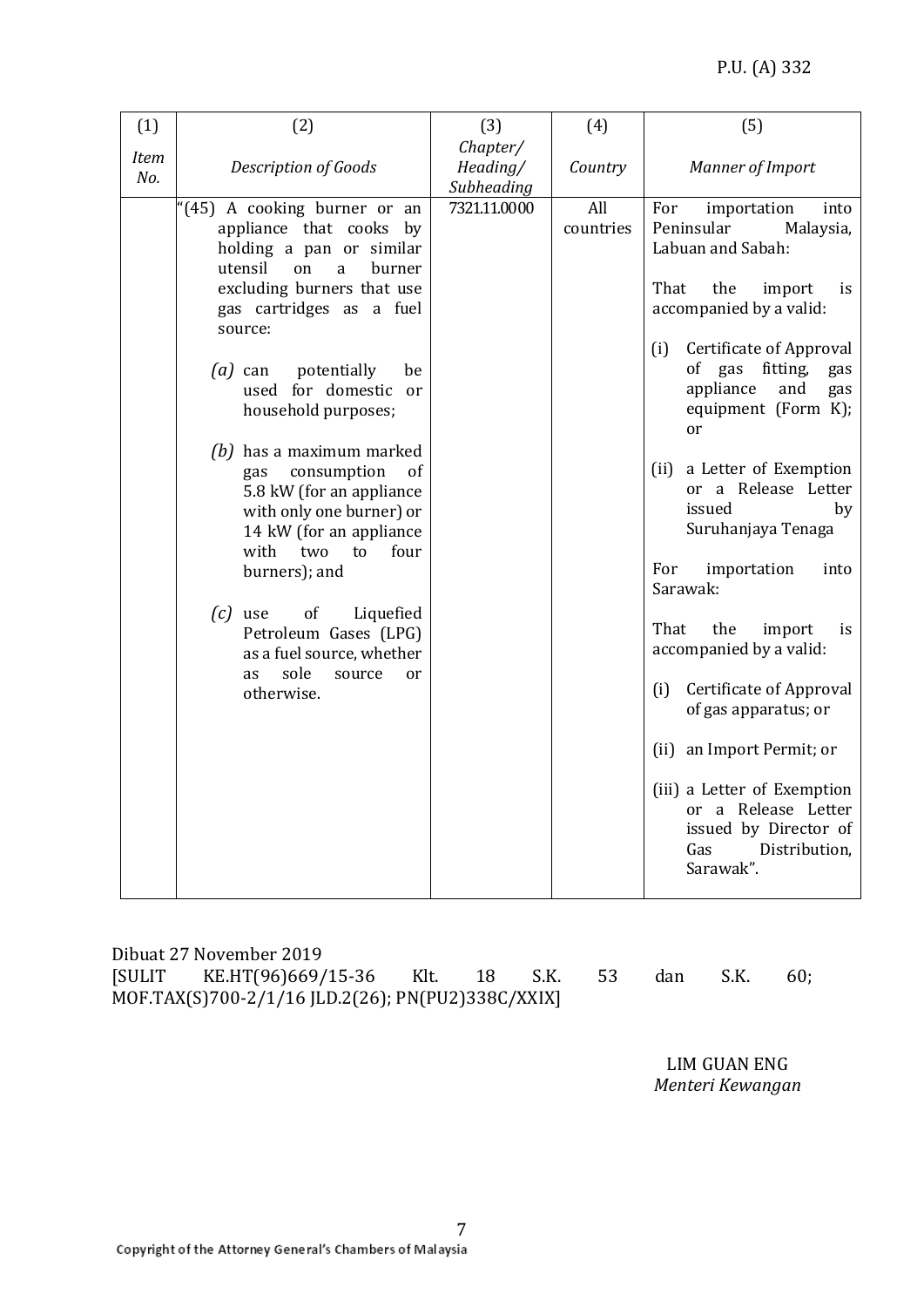#### CUSTOMS ACT 1967

# CUSTOMS (PROHIBITION OF IMPORTS) (AMENDMENT) (NO. 4) ORDER 2019

IN exercise of the powers conferred by subsection 31(1) of the Customs Act 1967 [*Act 235*], the Minister makes the following order:

#### **Citation and commencement**

1. (1) This order may be cited as the **Customs (Prohibition of Imports) (Amendment) (No. 4) Order 2019**.

(2) This Order comes into operation on 1 January 2020.

## **Amendment of Second Schedule**

2. The Customs (Prohibition of Imports) Order 2017 [*P.U. (A) 103/2017*], which is referred to as the "principal Order" in this Order, is amended in the Second Schedule, in Part I, by deleting item 5 and the particulars relating to it.

# **Amendment of Third Schedule**

3. The Third Schedule to the principal Order is amended in Part I –

- (1) in relation to item 25—
	- *(a)* in relation to subitems (1) and (2), in column (5), by substituting for the words—

- (i) an import permit issued by or on behalf of the Director General of Agriculture Department (DOA) under the Plant Quarantine Regulations 1981
- (ii) subject to inspection and approval by the Department of Agriculture (DOA)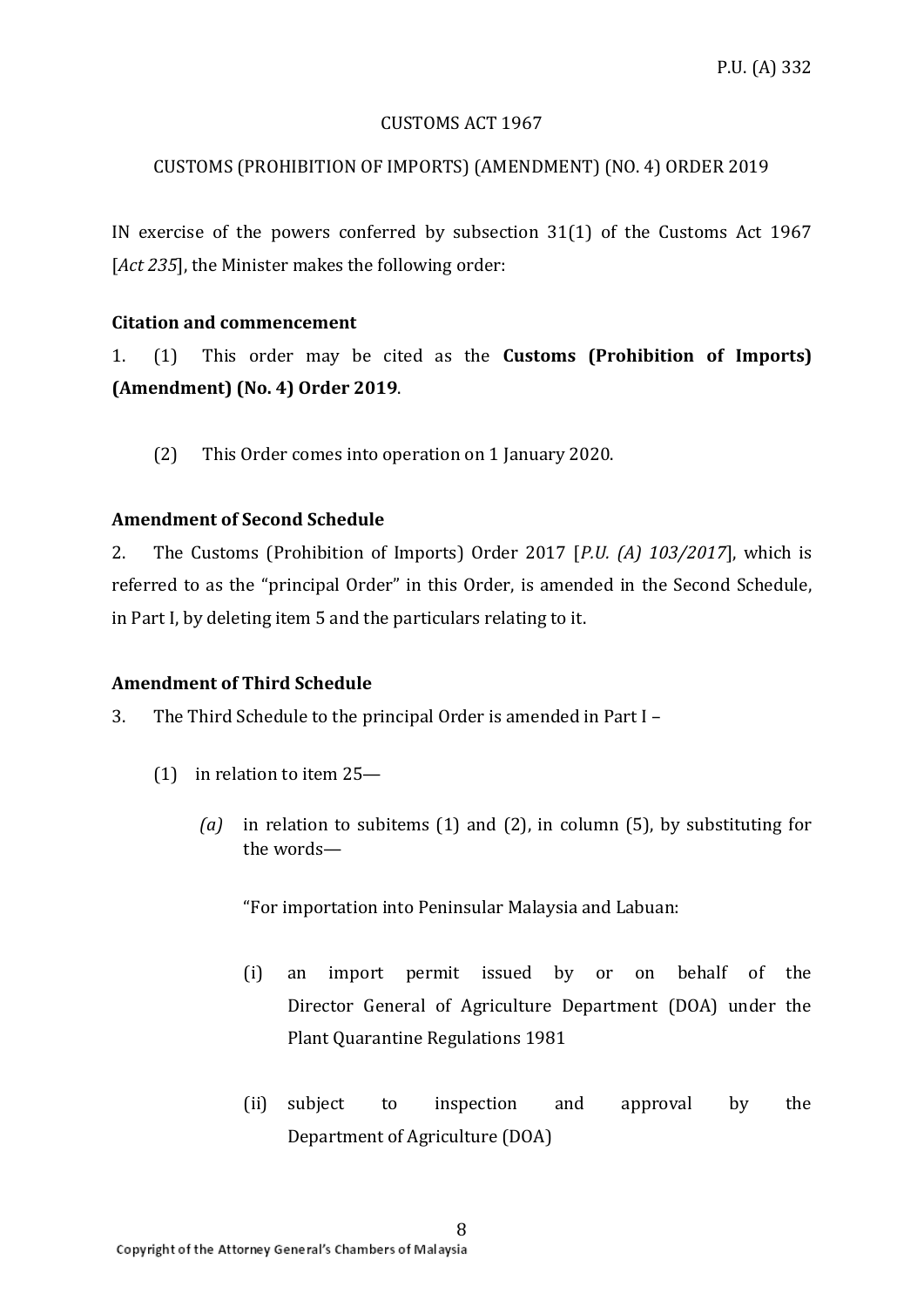For importation into Sabah and Sarawak:

- (i) an import permit issued by or on behalf of the Director of Agriculture, Sabah or Sarawak under the Plant Quarantine Regulations 1981
- (ii) subject to inspection and approval by the Department of Agriculture, Sabah or Sarawak"

the words—

"For importation into Peninsular Malaysia and Labuan:

- (i) an import permit issued by or on behalf of the Director General of the Control of Paddy and Rice
- (ii) subject to inspection and approval by the Malaysian Quarantine and Inspection Services (MAQIS)

For importation into Sabah and Sarawak:

- (i) an import permit issued by or on behalf of the Director General of the Control of Paddy and Rice
- (ii) subject to inspection and approval by the Department of Agriculture, Sabah or Sarawak"
- *(b)* in relation to subitem (3), in column (5), by substituting for the words—

"For importation into Peninsular Malaysia and Labuan:

9

Subject to inspection and approval by the Department of Agriculture (DOA)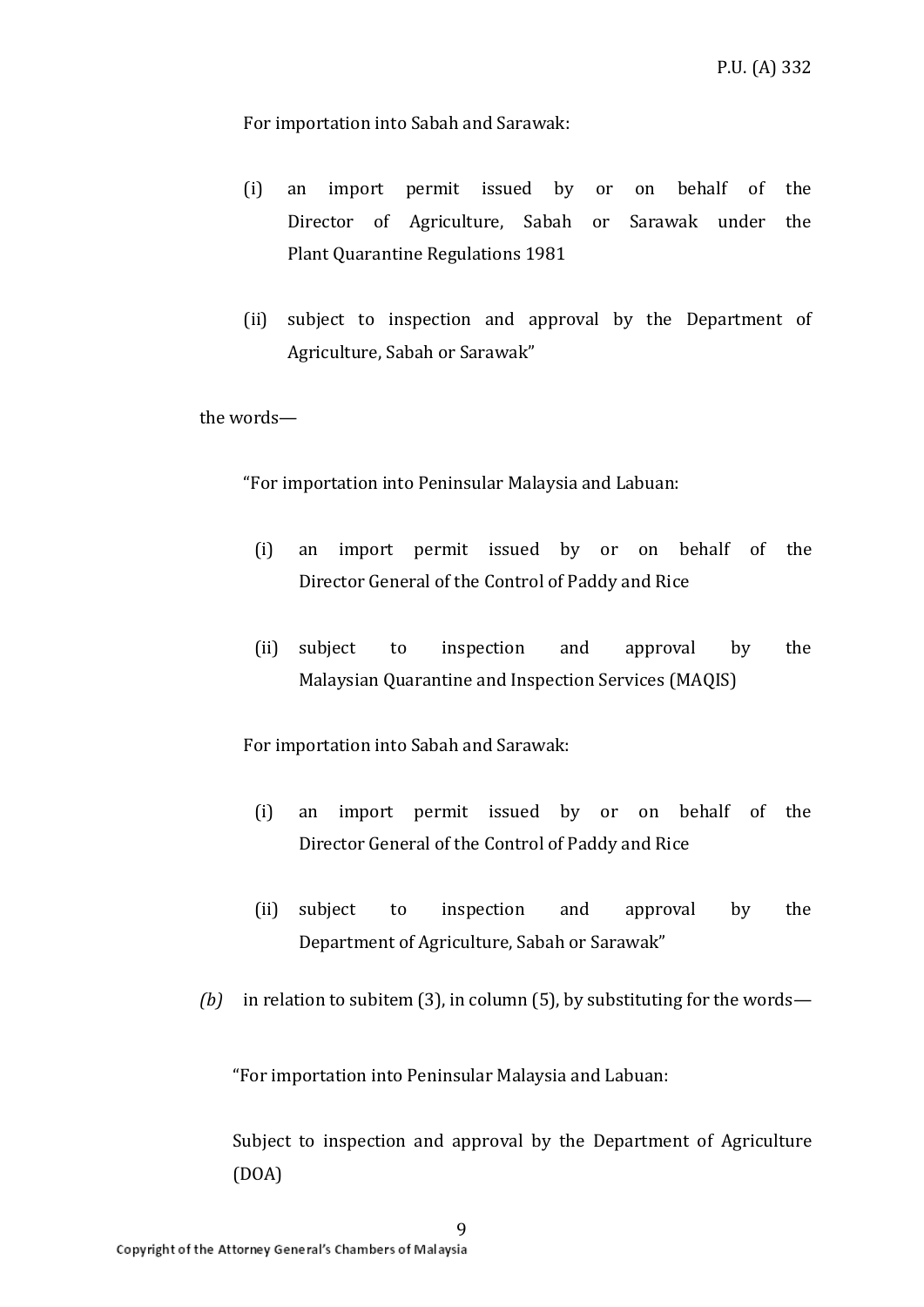For importation into Sabah and Sarawak:

Subject to inspection and approval by the Department of Agriculture, Sabah or Sarawak"

the words—

"For importation into Peninsular Malaysia and Labuan:

- (i) an import permit issued by or on behalf of the Director General of the Control of Paddy and Rice
- (ii) subject to inspection and approval by the Malaysian Quarantine and Inspection Services (MAQIS)

For importation into Sabah and Sarawak:

- (i) an import permit issued by or on behalf of the Director General of the Control of Paddy and Rice
- (ii) subject to inspection and approval by the Department of Agriculture, Sabah or Sarawak"; and
- *(c)* by inserting after subitem (3) and the particulars relating to it the following item and particulars: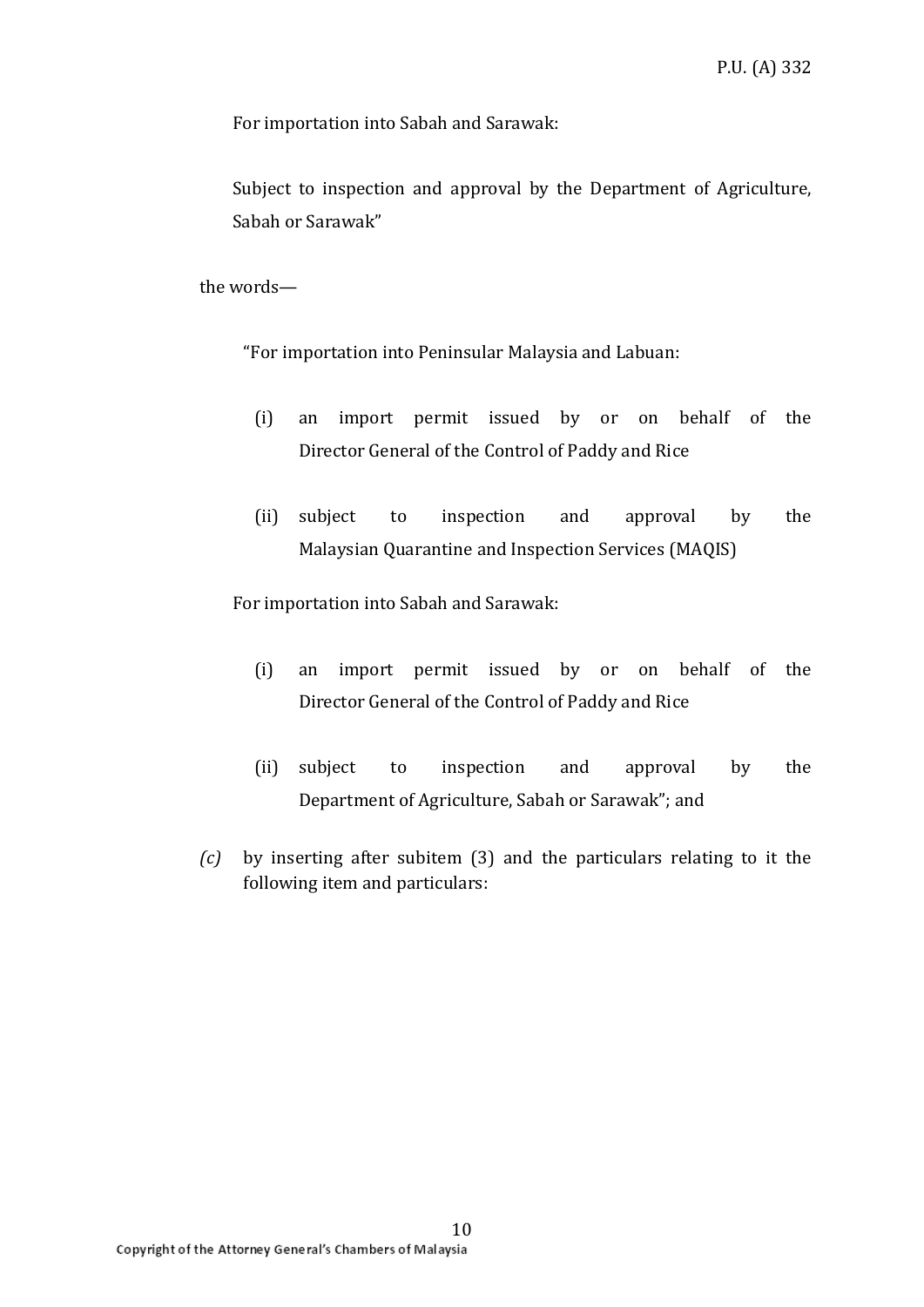| (1)         |                      | (2)                  | (3)<br>Chapter/        | (4)              | (5)                                                                                                                                                                                                      |
|-------------|----------------------|----------------------|------------------------|------------------|----------------------------------------------------------------------------------------------------------------------------------------------------------------------------------------------------------|
| Item<br>No. |                      | Description of Goods | Heading/<br>Subheading | Country          | <b>Manner of Import</b>                                                                                                                                                                                  |
|             | (4)<br>Rice<br>rice) | (including glutinous | 10.06                  | All<br>countries | For importation into<br>Peninsular<br>Malaysia<br>and Labuan:<br>(i)<br>an import permit<br>issued by or on<br>behalf<br>of<br>the<br>Director General<br>of the Control of<br>Paddy and Rice<br>subject |
|             |                      |                      |                        |                  | (ii)<br>to<br>inspection<br>and<br>approval by the<br>Malaysian<br>Quarantine<br>and<br>Inspection<br>Services (MAQIS)                                                                                   |
|             |                      |                      |                        |                  | For importation into<br>Sabah and Sarawak:                                                                                                                                                               |
|             |                      |                      |                        |                  | (i)<br>an import permit<br>issued by or on<br>behalf<br>of<br>the<br>Director General<br>of the Control of<br>Paddy and Rice                                                                             |
|             |                      |                      |                        |                  | subject<br>(ii)<br>to<br>and<br>inspection<br>approval by<br>the<br>Department<br>of<br>Agriculture,<br>Sabah<br>or<br>Sarawak"                                                                          |

- (2) in relation to item 26—
	- *(a)* in column (3), by inserting after subheading "1103.19.20 00" subheading "1103.20.00 00";
	- *(b)* in column (5), by substituting for the words—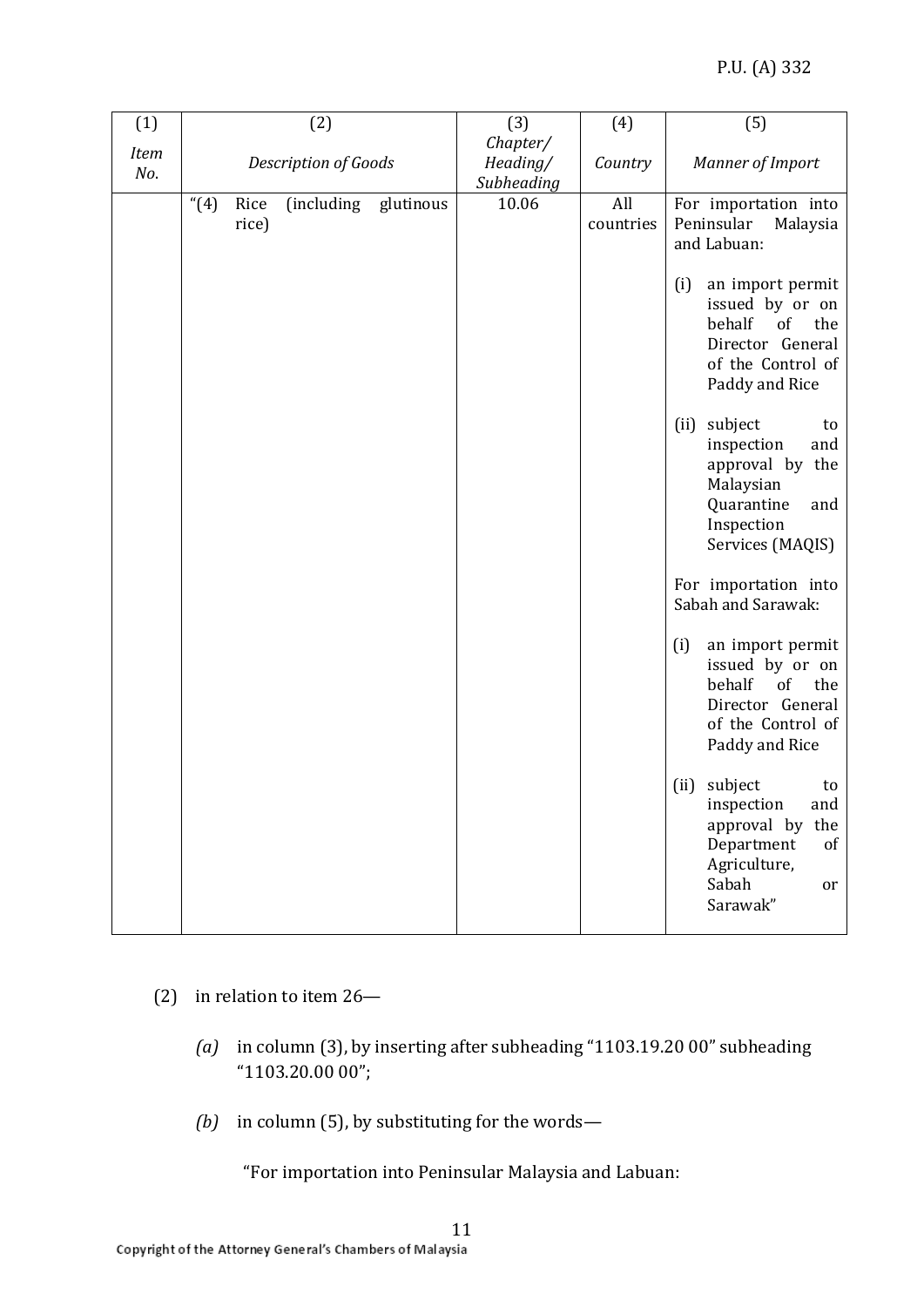Subject to inspection and approval by the Department of Agriculture (DOA)

For importation into Sabah and Sarawak:

Subject to inspection and approval by the Department of Agriculture, Sabah or Sarawak"

the words—

"For importation into Peninsular Malaysia and Labuan:

- (i) an import permit issued by or on behalf of the Director General of the Control of Paddy and Rice
- (ii) subject to inspection and approval by the Malaysian Quarantine and Inspection Services (MAQIS)

For importation into Sabah and Sarawak:

- (i) an import permit issued by or on behalf of the Director General of the Control of Paddy and Rice
- (ii) subject to inspection and approval by the Department of Agriculture, Sabah or Sarawak"; and

#### **Amendment of Fourth Schedule**

4. The Fourth Schedule to the principal Order is amended in Part II, in relation to item 3, by inserting after subitem (44) and the particulars relating to it, the following items and particulars: